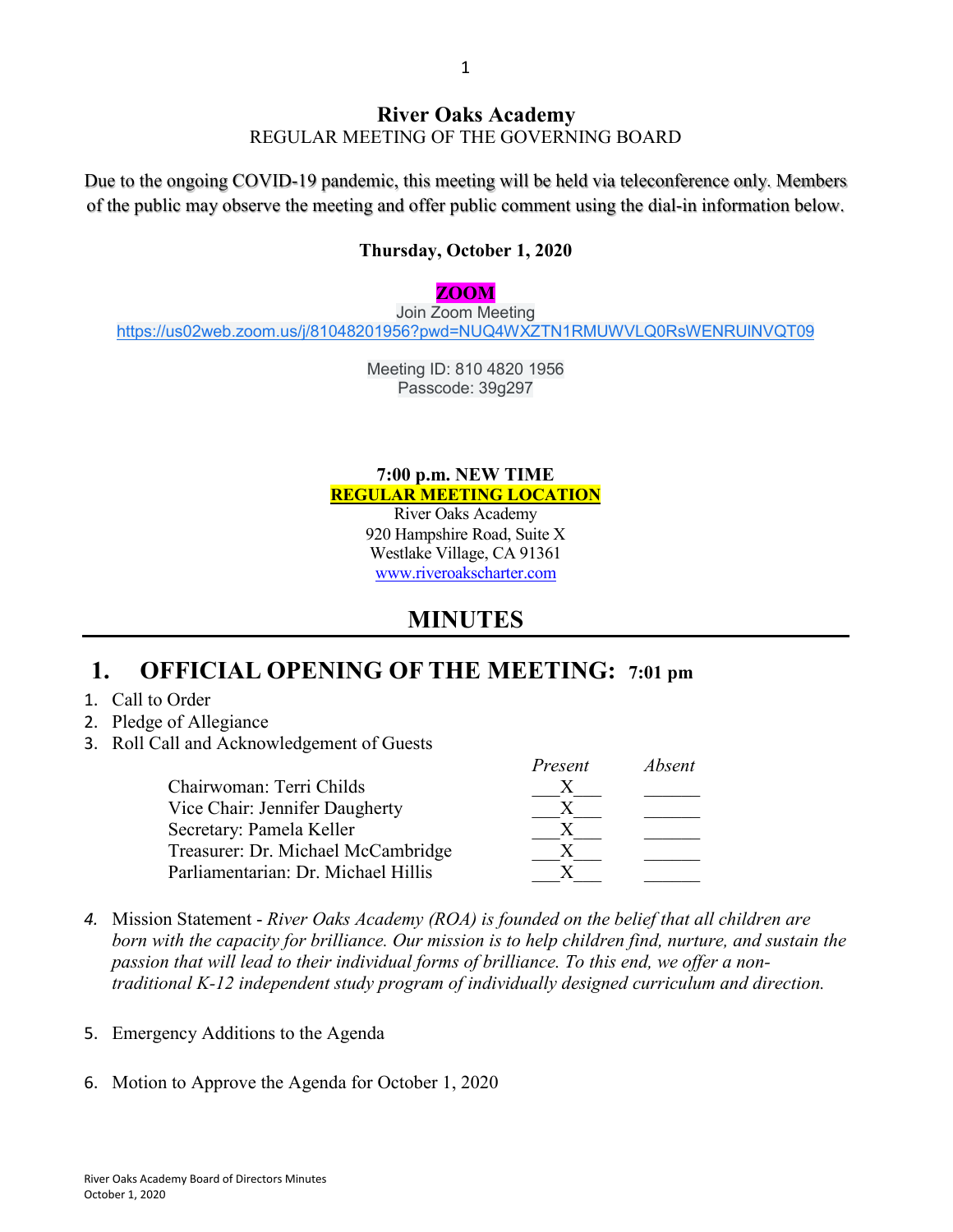*Motion to: Approve Made by: Jennifer/Dr. Mac Motion is: Carried 5-0-0; Terri, Jennifer, Pamela, Dr. Mac and Michael in favor*

## **2. ORGANIZATIONAL**

None

# **3. PUBLIC COMMENTS**

*Citizens who would like to address the Board on any item on the Agenda may do so now or when the President requests comments from the Public as the Board is considering the item. This portion of the Annual Board meeting is set aside for members of the audience to make comments or raise issues that are not specifically on the agenda. These presentations, both during open and agendized topics, are limited to three (3) minutes per presentation and the total time allotted to non-agenda items will not exceed fifteen (15) minutes.*

# **4. INFORMATION AND DISCUSSION ITEMS**

*These items are presented to the Board for information only and are not subject to action at this meeting. These items may be added to a future meeting for action by the Board.*

- 1. Budget Committee Informational (10 min) **None**
- 2. Parent Advisory Council (PAC) Informational (10 min)
	- **a. Leslie shared there is a full council this year. President – Teresa Le, Vice President--Natalie Swart, Treasurer--Joie Koenig, Secretary--Jennifer Noorzai, Attendees--Allison Kemmerer and Alicia McComb**
- **3.** Teacher's Report Informational (10 min) **See Leslie's report is in the board binder**
- **4.** Oxnard Resource Center Report—Informational (10 min) **See Maria's report in the board binder**
- 5. Student Report Informational (10 min) Caden Hall shared he feels right at home at ROA. Caden shared students are nice and easy to get along with, the teachers are always there to help and he shared he can't think of a better school.
- 6. Career Pathways Report Informational (10 min) **See Kathy's report in the board binder**
- **7.** High School Guidance Counselor Report—Informational (10 min) **See Richard's report in the board binder**

# **5. REPORTS**

- 1. Chairman's Report **Terri gave kudos to Kathy & Michal for the Career Choice Award they received.**
- 2. Individual Board Member Report
	- a. **Jennifer, as a parent, shared she appreciates the virtual classes that are being offered and thanked everyone for their efforts.**
- 3. Director's Report **See Claudia's report in the board binder**
- 4. BSA Report **None, except that Rudy will begin working on the 1st Interim Report**
- 5. VCOE Report **None**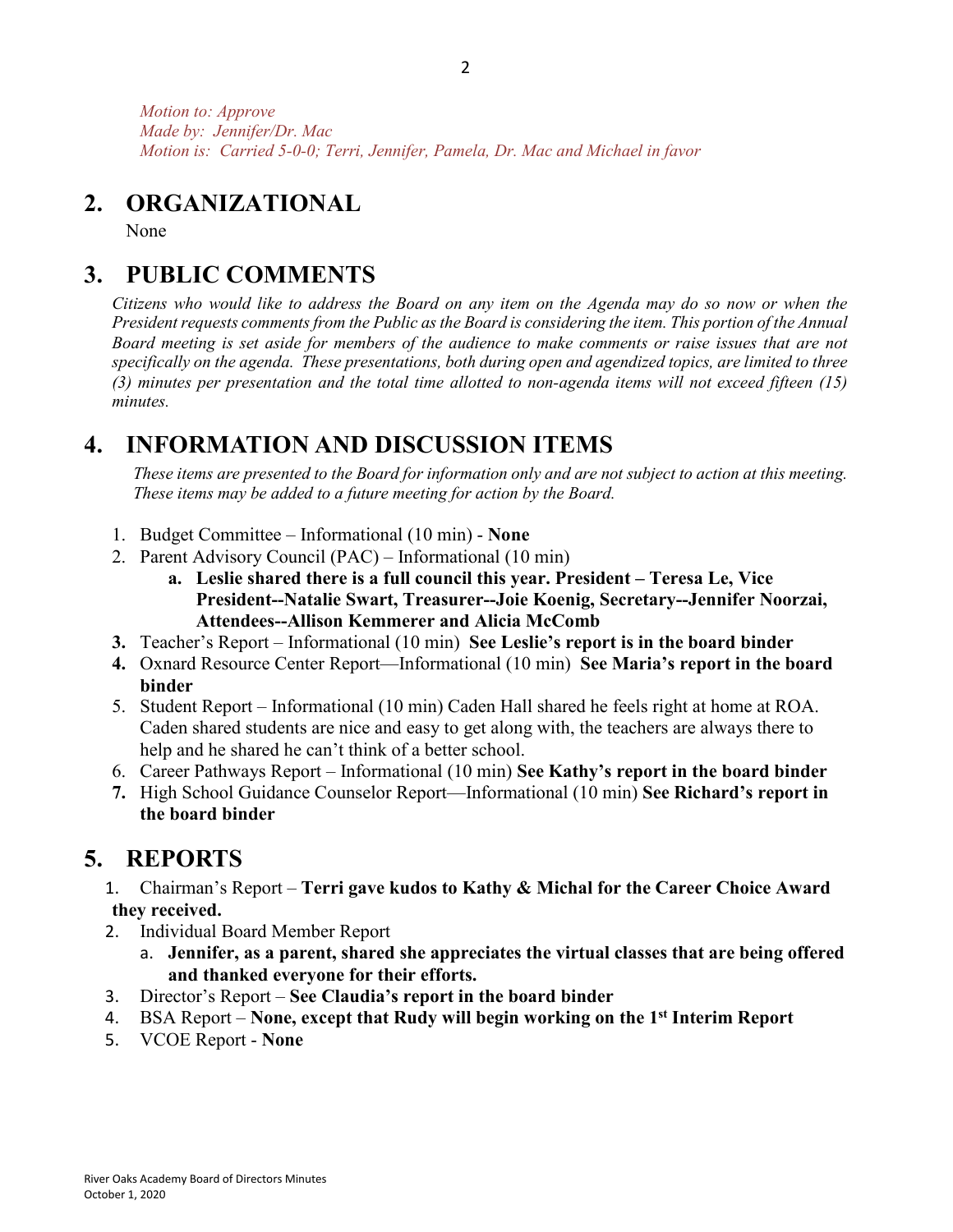## **6. CONSENT AGENDA ITEMS**

*Actions proposed for the Consent Agenda are items consistent with adopted policies and approved practices of River Oaks Academy and are deemed routine in nature. The Board will be asked to approve all of the Consent Agenda items by a single vote unless any member of the Board or the Public asks that an item be removed from the Consent Agenda and considered and discussed separately.*

- 1. Consideration to approve the Minutes for the September 3, 2020 Board Meeting.
- 2. Consideration to approve the ROA Financial Statement
- 3. Consideration to approve the ROA Board Report of Purchase Orders
- 4. Consideration to approve the ROA PAC Transaction Detail Report

*Public Comments: None Motion to: Approve Made by: Pamela/Michael Motion is: Carried 5-0-0; Terri, Jennifer, Pamela, Dr. Mac and Michael in favor*

# **7. ACTION ITEMS**

1. Review, Discussion, and Approval of Addendum B to the ROA Bylaws. Board Members new positions for the 2020-2021 school year.

a) As per the board discussion at the September 3, 2020 board meeting, the board's new positions were established for the 2020-2021 school year.

*Public Comments: None Motion to: Approve Made by: Dr. Mac/Jennifer Motion is: Carried 5-0-0; Terri, Jennifer, Pamela, Dr. Mac and Michael in favor*

- 2. Review, Discussion, and Ratification of having Ms. Julie Tunick from the Ludington Institute support our staff for their social-emotional needs; not to exceed \$2,000.00
	- a) Julie has been supporting and working with our students, running groups to address the SEL for our students. Lately, due to the excessive pressure and the length of the COVID restrictions, staff has expressed that they feel the pressure and are affected emotionally. We would like to make Ms. Julie available for staff to turn to, should they need socialemotional coaching and support through this crisis.

*Public Comments: None Motion to: Approve Made by: Pamela/Dr. Mac Motion is: Carried 5-0-0; Terri, Jennifer, Pamela, Dr. Mac and Michael in favor*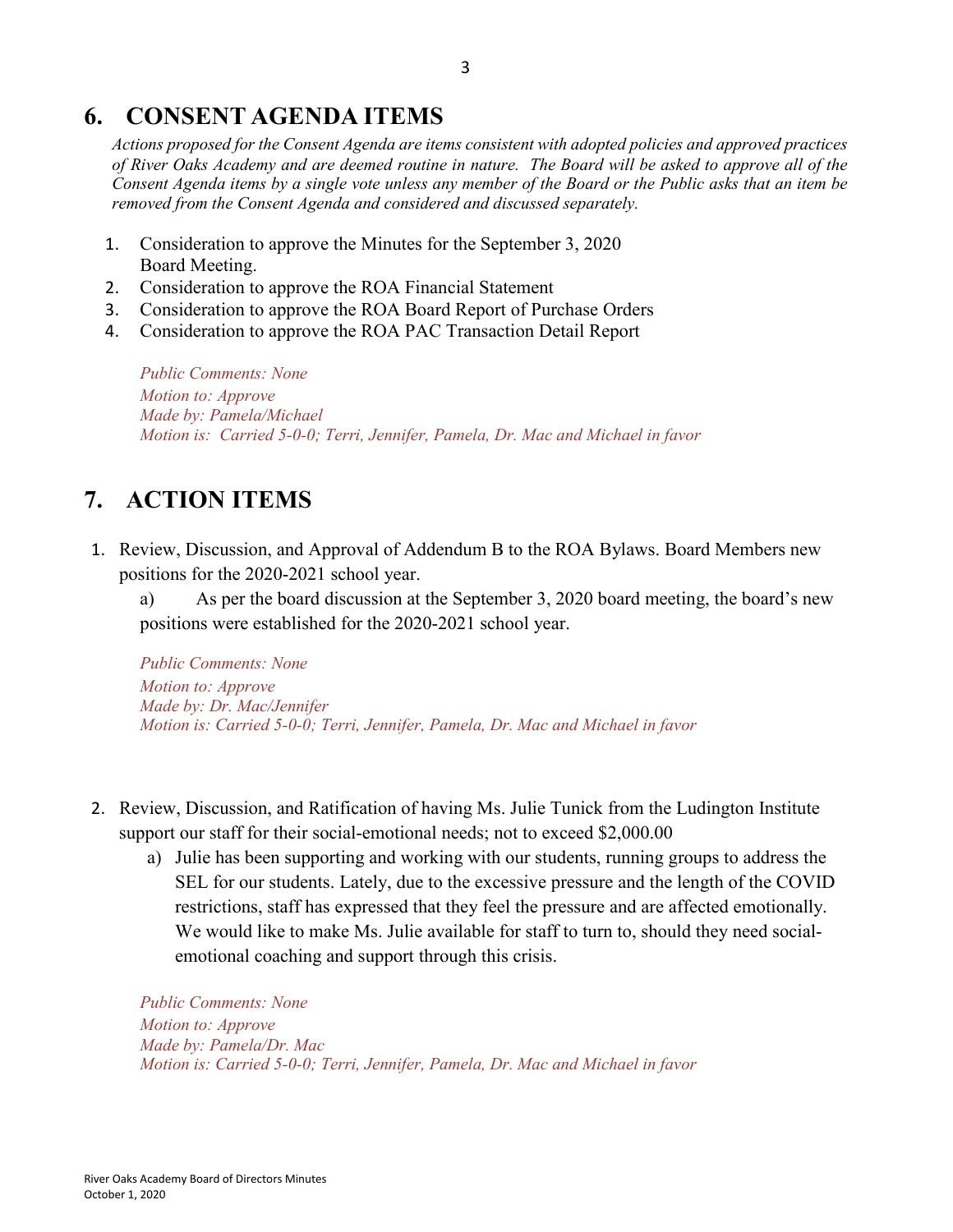- 3. Review, Discussion, and Ratification of having a new and additional resource teacher, Mari Notrica to help out with the increase in special education resource students. Not to exceed: \$10,000
	- a) Mari will take over some of the current special education students who need resource to relieve the work load for the teachers.

*Public Comments: None Motion to: Approve Made by: Dr. Mac/Pamela Motion is: Carried 5-0-0; Terri, Jennifer, Pamela, Dr. Mac and Michael in favor*

- 4. Review, Discussion, and Approval of getting 9 hot spots through T-Mobile's Government Covid-19 Plan for students who have connectivity problems; not to exceed: \$2,160.00 for a 12 month commitment.
	- a) We found out that we have some families who do not have internet or have connectivity issues. We have applied with T-Mobile, which offers a Government Covid-19 plan and does not charge for the devices and there is no tax. We do need to make a 12-month commitment.

*Public Comments: None Motion to: Approve Made by: Jennifer/Dr. Mac Motion is: Carried 5-0-0; Terri, Jennifer, Pamela, Dr. Mac and Michael in favor*

- 5. Review, Discussion, and Approval renewing our subscription to Mango Languages for 10/1/2020-9/30/21; not to exceed: \$1,575.00
	- a) We use Mango Languages as one of our platforms to allow students to learn a language.

*Public Comments: None Motion to: Approve Made by: Pamela/Dr. Mac Motion is: Carried 5-0-0; Terri, Jennifer, Pamela, Dr. Mac and Michael in favor*

## **8. CLOSED SESSION**

During this meeting the Board may adjourn to Closed Session to review and consider the topics below:

None

The Chair of the Board will report on actions taken during closed session.

## **9. OPEN SESSION ACTION ITEMS**

None